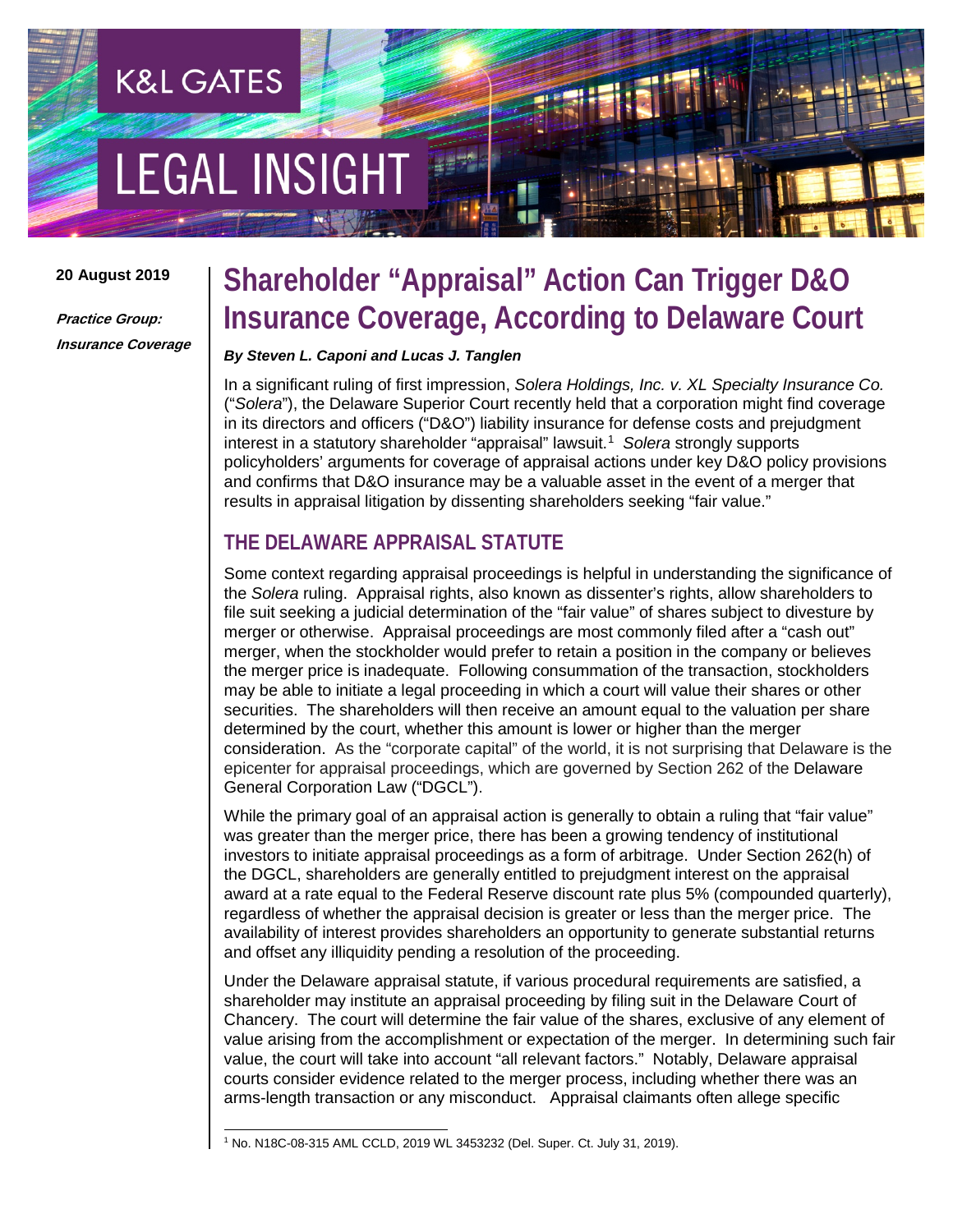# K&L GATES

# **Shareholder "Appraisal" Action Can Trigger D&O Insurance Coverage, According to Delaware Court**

misconduct before and during trial, and appraisal courts typically consider such evidence when determining "fair value." The court will also award prejudgment interest where appropriate, determine which shareholders are entitled to appraisal rights, and apportion the costs of prosecuting the appraisal proceedings among the parties as the court deems appropriate.

The above overview of the Delaware appraisal process is provided as context for the below analysis of *Solera* and its impact on the availability of D&O coverage for appraisal proceedings.

### **THE** *SOLERA* **APPRAISAL ACTION**

In March of 2016, a majority of shareholders in the publicly traded software company Solera Holdings, Inc. ("Solera") approved its merger with another company for an agreed price of \$55.85 per share. A few days later, some Solera shareholders filed suit against it under the Delaware appraisal statute, claiming that the fair value was \$84.65 per share.<sup>[2](#page-1-0)</sup> After a trial, the Delaware Court of Chancery ruled that the fair value of the shares at the time of merger was \$53.95 (an amount less than the actual merger price that the petitioning shareholders had challenged). The court ordered Solera to pay the petitioners the fair value of \$53.95 per share and prejudgment interest of more than \$38 million. In addition, Solera incurred attorneys' fees and other defense costs of more than \$13 million in connection with the appraisal action.<sup>[3](#page-1-1)</sup>

### **INSURANCE DISPUTE AND THE DELAWARE COURT'S RULING**

After Solera's primary D&O insurer denied coverage for the appraisal action, Solera filed a coverage lawsuit in Delaware Superior Court against its primary and excess D&O insurers, seeking coverage for (1) its defense expenses and (2) prejudgment interest.

Several of the excess insurers moved for summary judgment against Solera.<sup>4</sup> In denying the insurers' motion, the court engaged in a straightforward analysis of the pertinent policy wording and expressly refused to rewrite the policies to favor the insurers.

### *The Appraisal Action Was a "Securities Claim"*

The insurance policies at issue covered in part "Loss resulting solely from any Securities Claim first made against [Solera] during the [p]olicy [p]eriod  $\ldots$  ."<sup>[5](#page-1-3)</sup> The insurers argued that the underlying appraisal action was not a Securities Claim and, thus, denied coverage for Solera's claim for defense costs and for prejudgment interest. Solera's policy defined "Securities Claim" as, in relevant part, a claim "for any actual or alleged **violation** of any federal, state or local statute, regulation, or rule or common law regulating securities."[6](#page-1-4)

Solera's insurers asserted that the appraisal action was not a "Securities Claim," because an appraisal action does not require any showing of wrongdoing, and therefore the action

<span id="page-1-3"></span><span id="page-1-2"></span><sup>5</sup> *Id.* at \*1.

<span id="page-1-0"></span><sup>&</sup>lt;sup>2</sup> Note that shareholder lawsuits alleging breach of fiduciary duty in the context of corporate mergers are a common subject of D&O insurance claims and disputes, and that such claims raise different issues from those presented by the appraisal claim considered in the *Solera* coverage action.

<span id="page-1-1"></span><sup>3</sup> *See id.* at \*2-3.

<sup>4</sup> Solera settled with its primary D&O insurer while the summary judgment motion was pending.

<span id="page-1-4"></span><sup>6</sup> *Solera*, 2019 WL 3453232, at \*4 (emphasis added).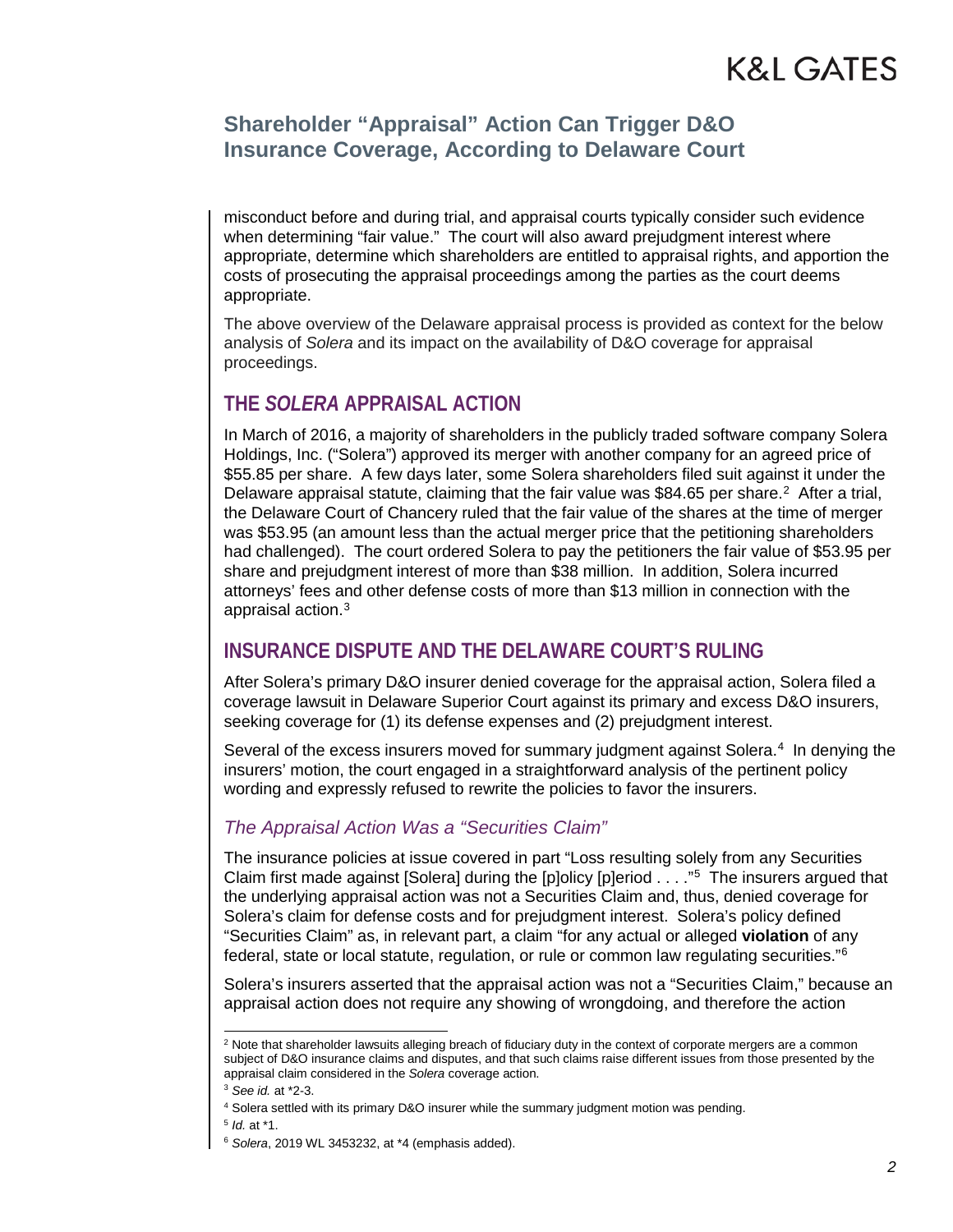# K&L GATES

### **Shareholder "Appraisal" Action Can Trigger D&O Insurance Coverage, According to Delaware Court**

alleged no "violation." Solera argued in part that an appraisal action "inherently alleges a violation of the statutory obligation to provide shareholders fair value for their shares."

The court agreed with Solera, reasoning that the term "violation" is "not limited to wrongdoing," but rather "means, among other things, a breach of the law and the contravention of a right or duty." The court held: "Under Delaware law, shareholders have the right to receive 'fair value' for their shares . . . . By its very nature, a demand for appraisal is an allegation that the company contravened that right by not paying shareholders the fair value to which they are entitled." The court held that, "[a]ccordingly, the Appraisal Action is a claim against Solera for a violation of law and therefore is a Securities Claim."[7](#page-2-0)

The court explained that its analysis of the "violation" issue was rooted in the policy wording: "If [the insurers] intended to limit coverage to claims alleging wrongdoing, the Policy could have used limiting language. Their choice to use a broader word, like violation, must be given effect by this Court."<sup>[8](#page-2-1)</sup> The court noted that Solera had made alternative arguments based on specific allegations related to the merger process made by the appraisal claimants, but the court stated that, based on its broad ruling, it need not reach this issue.

Having determined that the appraisal action was a potentially covered "Securities Claim," the court considered the two categories of costs for which Solera sought coverage — defense costs and prejudgment interest — and made rulings permitting Solera to pursue recovery for both amounts.

#### *Defense Costs*

Solera's \$13 million claim for defense coverage demonstrates that the costs of defending appraisal actions can be substantial. The *Solera* court's reasoning provides a roadmap to coverage for policyholders seeking coverage for appraisal defense costs under common D&O policy provisions. Like many D&O policies, Solera's policy required its insurers to cover its reasonable defenses expenses for a "Securities Claim." *Solera*'s determination that an appraisal action was a "Securities Claim," with the apparent consequence that appraisal defense costs were covered (subject to consideration of other relevant policy terms and conditions), strongly supports policyholders' arguments for defense coverage of similar claims.[9](#page-2-2)

Note that many D&O policies contain so-called "bump-up" exclusions that can provide further support for defense cost coverage of appraisal actions, such as the following:

In the event of a Claim alleging that the price or consideration paid or proposed to be paid for the acquisition or completion of the acquisition of all or substantially all the ownership interest in or assets of an entity is inadequate, Loss with respect to such Claim shall not include any amount of any judgment or settlement representing the amount by which such price or consideration is effectively increased; **provided,** 

<span id="page-2-0"></span> <sup>7</sup> *Id.* at \*5.

<sup>8</sup> *Id.*

<span id="page-2-2"></span><span id="page-2-1"></span><sup>&</sup>lt;sup>9</sup> In *Solera*, the court did not take the step of awarding Solera the defense costs for which it sought coverage, due to remaining issues related to the history of the claim and the course of dealing between Solera and its insurers with respect to a "consent" condition in the policy. It is notable that the court resolved a threshold "consent" issue in Solera's favor. The court held that a lack of consent by the insurers to Solera's defense costs would not automatically bar coverage in the absence of prejudice to the insurers, and Solera would have the opportunity to present evidence to rebut a presumption of prejudice. *Id.* at \*7-8.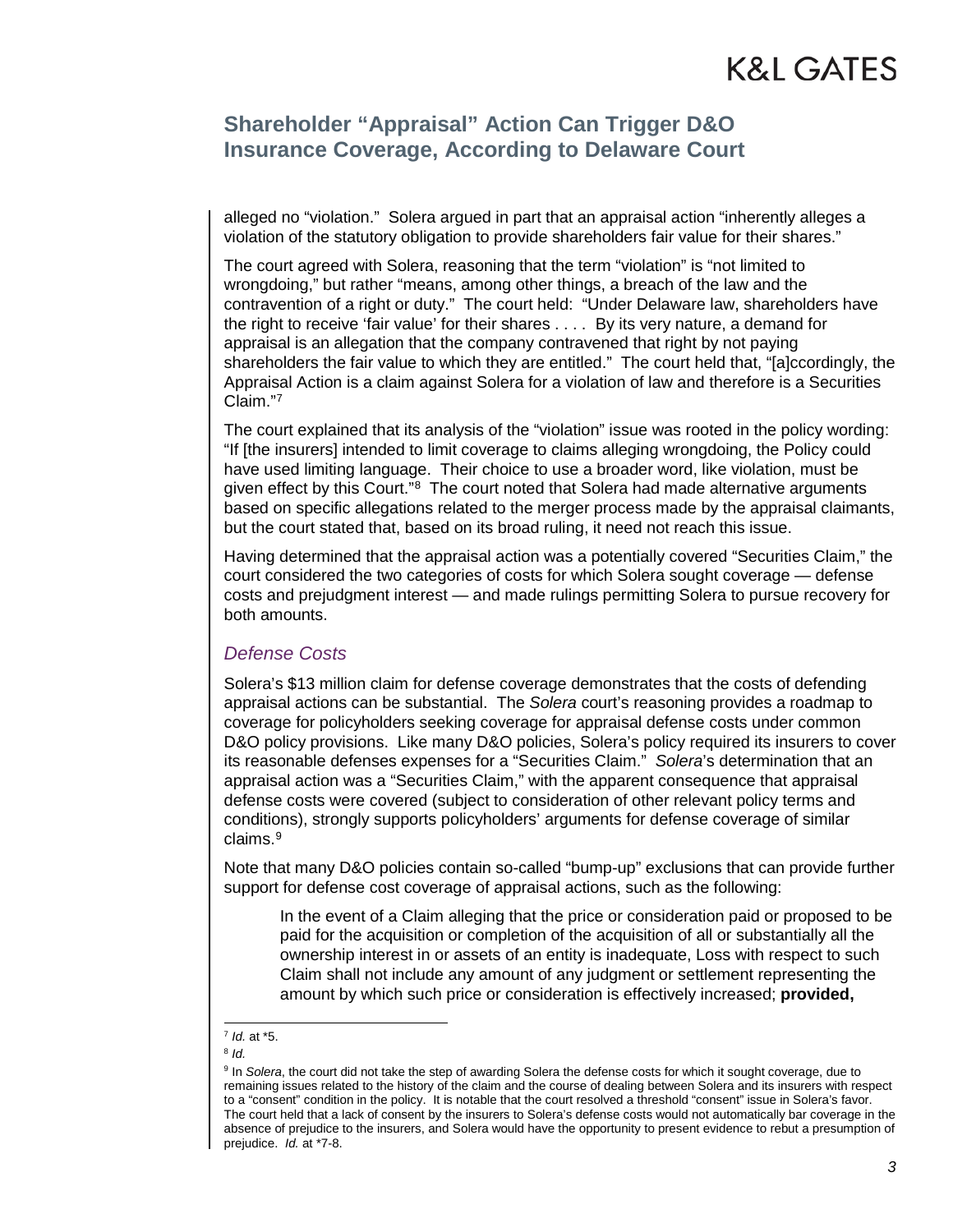# **Shareholder "Appraisal" Action Can Trigger D&O Insurance Coverage, According to Delaware Court**

**however, that this paragraph shall not apply to Defense Costs** or to any Non-Indemnifiable Loss in connection therewith. (Emphasis added.)

While the application of any bump-up exclusion in the appraisal context may turn on the specific facts and policy language at issue, it is plainly significant that a common exclusion upon which insurers may rely in attempting to avoid covering an appraisal award expressly preserves coverage for defense costs.

#### *Prejudgment Interest*

The *Solera* court also held that the policyholder was potentially entitled to recover for the \$38 million in pre-judgment interest that it was ordered to pay in addition to "fair value." <sup>10</sup>

The policy defined covered "Loss" to include "damages, judgments, settlements, **prejudgment and post-judgment interest** or other amounts . . . that [S]olera is legally obligated to pay . . . ."[11](#page-3-1) The insurers argued that the "fair value" amount at issue in the case was not a covered loss and, therefore, it followed that the pre-judgment interest also was not covered. The insurers conceded that this was a mere "logical" argument and that they were not citing any policy language to support this position.[12](#page-3-2)

The court rejected the insurers' argument, reasoning that the insurers' position was "untethered to the language in the Policy" and noting that the policy broadly covered all prejudgment interest. Based on this reasoning, the court denied the insurers' motion for summary judgment as to prejudgment interest.<sup>13</sup>

### **CONCLUSION**

*Solera* provides strong support for corporate policyholders seeking coverage for "appraisal" actions under D&O insurance policies. Companies that have been required to respond to "appraisal" actions would be well advised to review their D&O policies and consider providing notice to appropriate primary and excess insurers.

The *Solera* court's analysis suggests that the wording of the particular D&O policy may be significant. Policyholders that wish to insure against the risk of an appraisal action in Delaware or other jurisdictions with comparable procedures might consider reviewing the terms of their existing D&O policies to confirm appropriate wording. It may be possible to obtain enhanced policy wording in the renewal process or from other underwriters.

\* \* \*

[Steven L. Caponi](http://www.klgates.com/steven-l-caponi/) is a litigation Partner at K&L Gates in Wilmington, Delaware. His practice covers all facets of corporate litigation, including matters involving alleged breaches of

<span id="page-3-2"></span><span id="page-3-1"></span><sup>12</sup> *Id.*

<span id="page-3-0"></span> <sup>10</sup> The court "assume[d]" that Delaware law applied to the prejudgment interest issue. *Id.* at \*6. Certain insurers argued that a choice-of-law analysis between Delaware and Texas law was needed. However, the court noted that the insurers failed to identify any conflict of laws and that the insurers did not explain how another state's law might require a different outcome.

<sup>&</sup>lt;sup>11</sup> *Id.* at \*6 (emphasis added).

<span id="page-3-3"></span><sup>&</sup>lt;sup>13</sup> The court's analysis of the prejudgment interest issue provides guidance for policyholders in other contexts beyond appraisal actions (*e.g.*, where an insurer contends that because the underlying amount on which interest is paid is not covered due to a policy exclusion, there is also no coverage for that portion of a judgment or settlement paid as prejudgment interest).